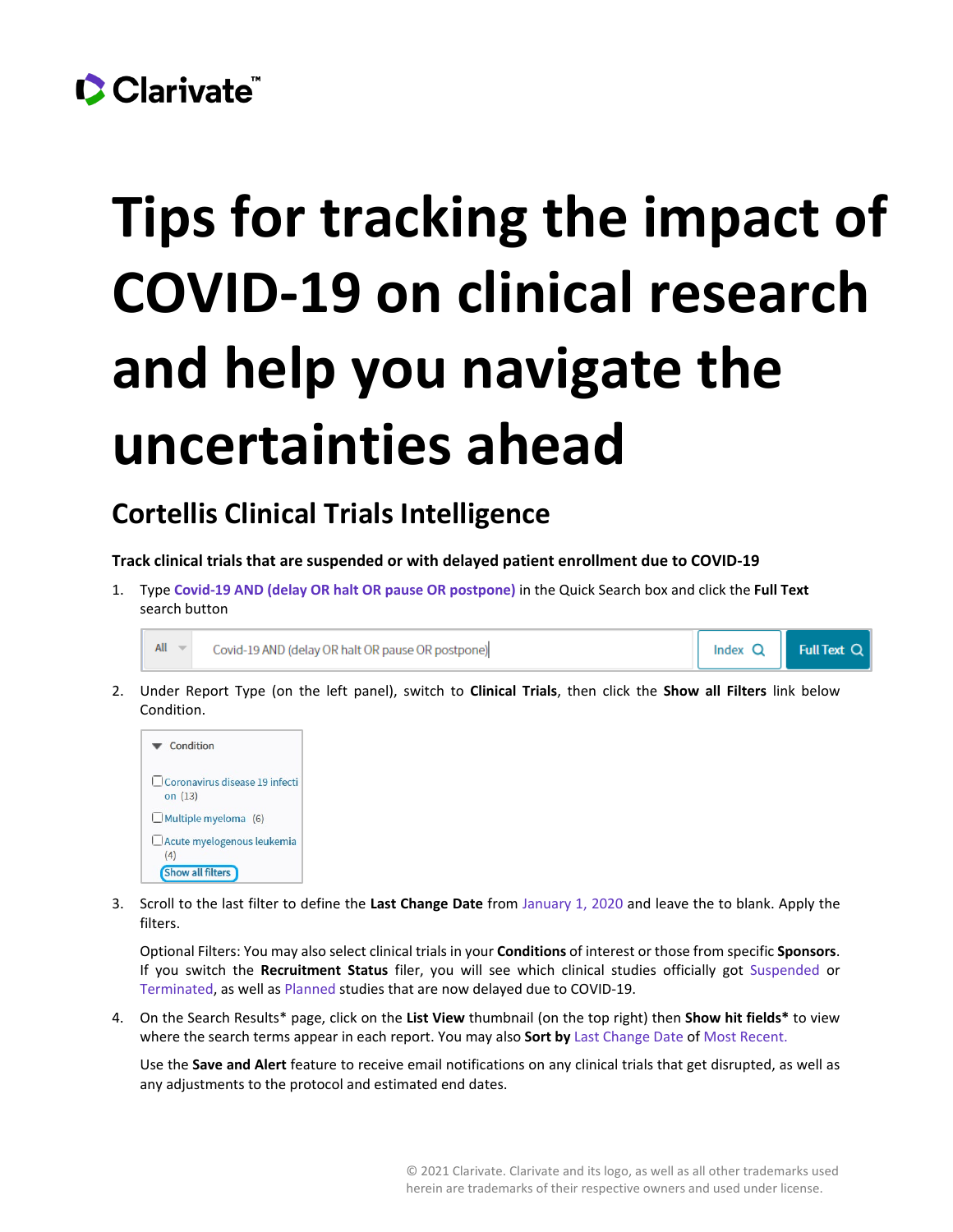



1. Explore the results.

This will include Suspended or Terminated clinical trials and even Planned studies that have been delayed, as well as treatments in development for **Coronavirus disease 19 infection**.

2. To view comments regarding the type of impact on these trials, under **Protocols & Results**, go to the **Aims & Scope** section. You may also search (Ctrl +F) for where **COVID-19** is mentioned.